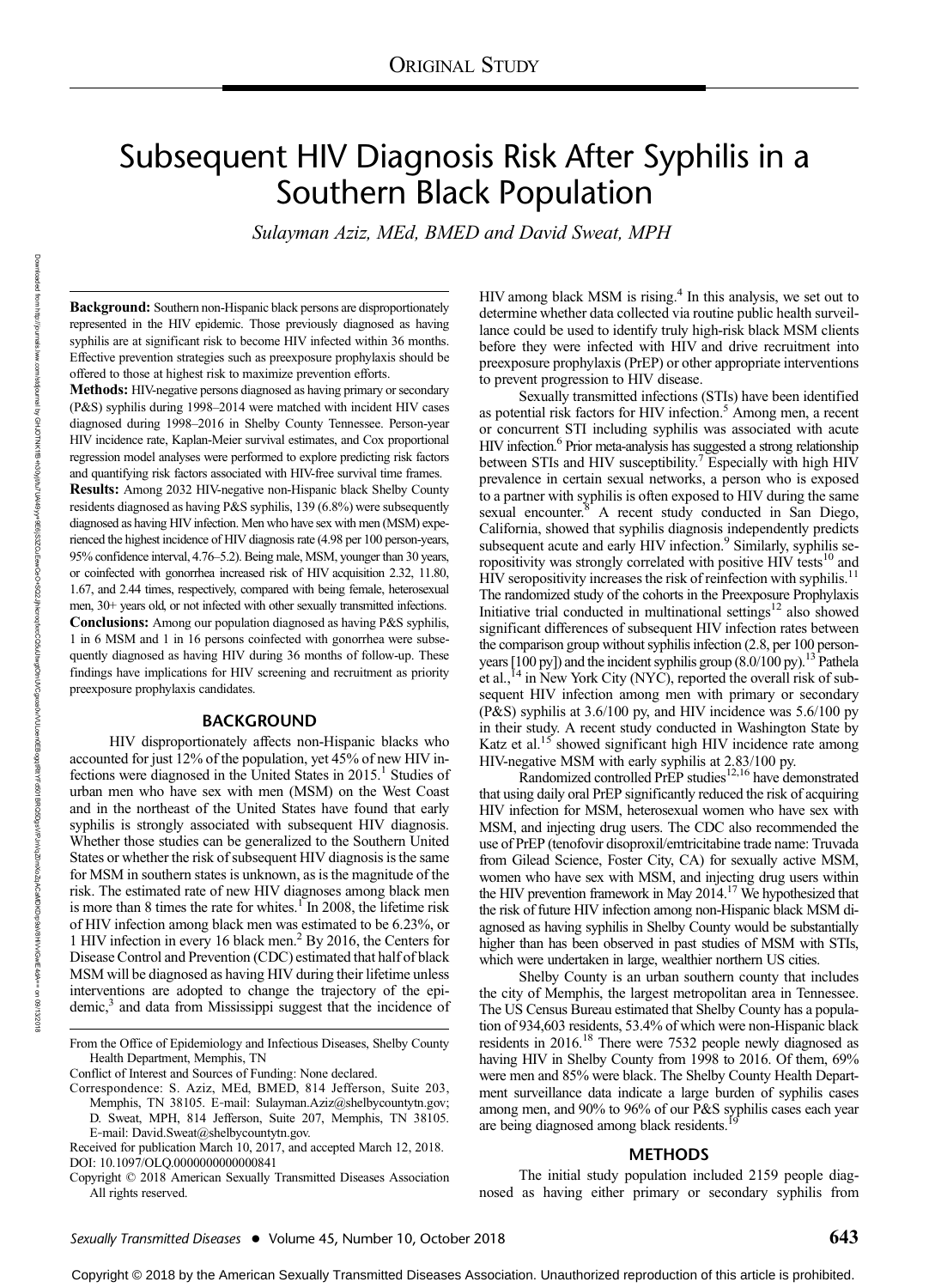| TABLE 1. Enrollment of P&S Syphilis Cases and Matched HIV Cases in Shelby County, Tennessee (1998–2016) |                                                |                        |                             |  |  |
|---------------------------------------------------------------------------------------------------------|------------------------------------------------|------------------------|-----------------------------|--|--|
| <b>Race/Ethnicity</b>                                                                                   | <b>P&amp;S Syphilis Cases Enrolled, n</b> (%)* | $HIV$ Cases, n $(\% )$ | Subsequent HIV, $n$ $(\% )$ |  |  |
| Total                                                                                                   | 2159 (100)                                     | 7532 (100)             | 149(6.9)                    |  |  |
| Black, not Hispanic                                                                                     | 2032 (94.1)                                    | 6430 (85.4)            | 139(6.4)                    |  |  |
| White, not Hispanic                                                                                     | 109(5.1)                                       | 744 (9.9)              | 10(0.5)                     |  |  |
| Hispanic, all races                                                                                     | 15(0.7)                                        | 164(2.2)               |                             |  |  |
| Other, not Hispanic                                                                                     | 3(0.1)                                         | 194(2.5)               |                             |  |  |

P&S Syphilis indicates primary or secondary syphilis.

January 1, 1998, to December 31, 2014, documented in the STI investigation and data management platform used in Tennessee, the Patient Reporting Investigation Surveillance Manager (PRISM). All the STI cases in this analysis were counted based on the specimen collection date. For this cohort study, we excluded syphilis patients younger than 13 years or 65+ years old, assuming for the purposes of this analysis that people between 13 and 64 years old were the most sexually active age range. We also excluded duplicate reports, deceased cases before January 1998 that matched against the Tennessee death records, and HIV-coinfected patients at initial syphilis diagnosis. In addition, given that at least 95% of individuals seroconvert within 2 to 7 weeks after HIV infection,20 we excluded patients whose HIV diagnosis dates were less than 60 days after their syphilis diagnosis dates to minimize the possibility of including those who acquired syphilis and HIV at the same time but whose initial HIV test result was negative. We identified 2159 unique HIV-negative P&S syphilis cases and matched them against 7532 new HIV cases diagnosed between 1998 and 2016 in the Enhanced HIV/AIDS Reporting System (eHARS). We counted HIV cases in eHARS based on the date of diagnosis. Persons in these 2 registry systems (PRISM and eHARS) were matched based on patient name, soundex, date of birth, social security number, race/ ethnicity, and address. Records that matched based on their first name, last name, social security number, and date of birth were regarded as matched cases. Records matched by soundex and date of birth were counted as presumed matches. The presumed matched cases were manually reviewed to determine whether the first and last

names had typographical errors, and also were audited for race/ ethnicity and address. The race/ethnicity of the study population was determined by the documented race/ethnicity in the surveillance systems (PRISM and eHARS). Black non-Hispanics account for 94% of the study population. All the other race/ethnicity categories combined together comprised only 6% of the study population and 0.5% of the subsequent HIV cases. None of the cases were documented as transgender. We counted men as MSM if they had recorded history of sex with men regardless of also being documented as having heterosexual risk factors. Seeing that black non-Hispanic patients accounted for 94% of the study population and 99.5% of acquired HIV cases, only the black non-Hispanic P&S syphilis cases were included for the remainder of the study (Table 1).

This study was conducted by local health department epidemiologists using variables routinely collected for disease surveillance purposes within our jurisdiction and was not subject to review by the Tennessee Department of Health Institutional Review Board.21 Data and statistical analysis was conducted using SAS version 9.3. Person-years of follow-up<sup>22</sup> and person-year incidence rates (per 100 py) were estimated by demographic subgroups defined by sex, age at syphilis diagnosis, reported sexual behavior, stages of syphilis, and coinfection with other bacterial STIs. For the model, age at syphilis diagnosis was grouped according to the median age group as "<30 years" and "30+ years." A retrospective cohort study design was used in this study. Kaplan-Meier survival analyses were conducted to identify differences in HIV-free survival time between risk factors. The response variable was 50% HIV-free

TABLE 2. Risk of Subsequent HIV Diagnosis After P&S Syphilis Patients for Non-Hispanic Blacks by Demographic/Behavioral Characteristic in Shelby County, Tennessee (1998–2016)

| ,,<br>Demographic/Behavioral<br>Characteristic | <b>P&amp;S Syphilis Cases,</b><br>$n$ (%) | <b>Subsequent HIV Cases,</b><br>$n$ (%) | Py of Follow-up, y | Incidence (per 100 py)<br>and 95% CI |
|------------------------------------------------|-------------------------------------------|-----------------------------------------|--------------------|--------------------------------------|
|                                                |                                           |                                         |                    |                                      |
| Total                                          | 2032 (100)                                | 139 (100)                               | 24,073             | $0.58(0.570-0.58)$                   |
| <b>Sex</b>                                     |                                           |                                         |                    |                                      |
| Female                                         | 889 (43.8)                                | 37(26.6)                                | 11,408             | $0.32(0.318 - 0.33)$                 |
| Male                                           | 1143 (56.3)                               | 102(73.4)                               | 12,666             | $0.81(0.791 - 0.81)$                 |
| Age at syphilis diagnosis, y                   |                                           |                                         |                    |                                      |
| $13 - 24$                                      | 676 (33.3)                                | 61 (43.9)                               | 7465               | $0.82(0.798 - 0.83)$                 |
| $25 - 34$                                      | 594 (29.2)                                | 41 (29.5)                               | 7079               | $0.58(0.56-0.59)$                    |
| $35 - 44$                                      | 468 (23)                                  | 24 (17.3)                               | 5973               | $0.40(0.391 - 0.41)$                 |
| $45 - 54$                                      | 226(11.1)                                 | 10(7.2)                                 | 2790               | $0.36(0.345 - 0.37)$                 |
| $55 - 64$                                      | 68 (3.3)                                  | 3(2.2)                                  | 766                | $0.39(0.364 - 0.4)$                  |
| Risk                                           |                                           |                                         |                    |                                      |
| Women                                          | 889 (43.7)                                | 37(26.6)                                | 11,408             | $0.32(0.32-0.33)$                    |
| Heterosexual men                               | 825 (40.6)                                | 9(6.5)                                  | 10,799             | $0.08(0.08 - 0.08)$                  |
| <b>MSM</b>                                     | 318 (15.6)                                | 93 (66.9)                               | 1867               | $4.98(4.76 - 5.21)$                  |
| Stages of syphilis                             |                                           |                                         |                    |                                      |
| Primary syphilis                               | 384 (18.9)                                | 16(11.5)                                | 4906               | $0.33(0.31-0.33)$                    |
| Secondary syphilis                             | 1648 (81.1)                               | 123(88.5)                               | 19,167             | $0.64(0.632 - 0.65)$                 |
| Coinfection status                             |                                           |                                         |                    |                                      |
| Coinfected (with STIs)                         | 529 (26)                                  | 49 (35.3)                               | 4897               | $1.00(0.972 - 1.0)$                  |
| Not coinfected (with STIs)                     | 1503 (74)                                 | 90 (64.7)                               | 19,177             | $0.47(0.462 - 0.47)$                 |

\*Other STIs include chlamydia and/or gonorrhea only.

CI indicates confidence interval; MSM, men who have sex with men; P&S Syphilis, primary or secondary syphilis.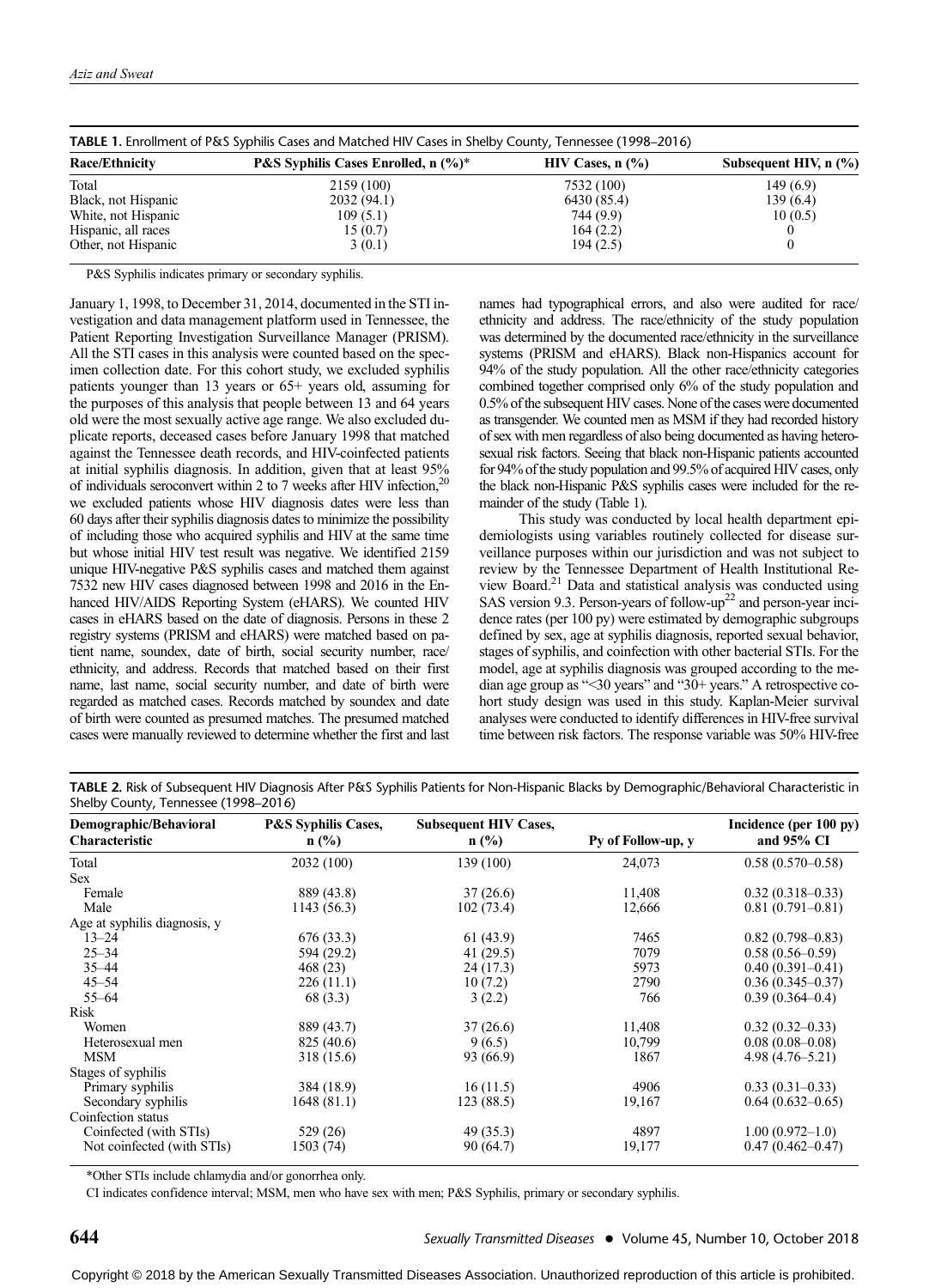|  | TABLE 3. Twelve-, 24-, and 36-Month Risk of Subsequent HIV Diagnoses After P&S Syphilis Cases for Non-Hispanic Blacks by Demographic/ |  |  |
|--|---------------------------------------------------------------------------------------------------------------------------------------|--|--|
|  | Behavioral Characteristic in Shelby County, Tennessee (1998–2016)                                                                     |  |  |

|                                |                                                                                                  | $12 \text{ mo}$ |        | 24 mo          |        | 36 mo          |        |
|--------------------------------|--------------------------------------------------------------------------------------------------|-----------------|--------|----------------|--------|----------------|--------|
|                                | 50% HIV-Free Survival HIV cases No. HIV Cases, HIV Cases No. HIV Cases, HIV Cases No. HIV Cases, |                 |        |                |        |                |        |
|                                | and 95% CI, mo                                                                                   | (n)             | $1$ in | (n)            | $1$ in | (n)            | $1$ in |
| All                            | $38.7(30.3-45.3)$                                                                                | 20              | 102    | 49             | 41     | 65             | 31     |
| Sex                            |                                                                                                  |                 |        |                |        |                |        |
| Female                         | $46.9(38.1 - 67.4)$                                                                              | $\overline{2}$  | 445    | 8              | 111    | 9              | 99     |
| Male                           | $31.5(24.9-42.5)$                                                                                | 18              | 64     | 41             | 28     | 56             | 20     |
| Age at syphilis                |                                                                                                  |                 |        |                |        |                |        |
| diagnosis, y                   |                                                                                                  |                 |        |                |        |                |        |
| $13 - 24$                      | $41.5(29.2 - 46.9)$                                                                              | 7               | 97     | 17             | 40     | 27             | 25     |
| $25 - 34$                      | $30.3(15.1 - 47.2)$                                                                              | 9               | 66     | 20             | 30     | 23             | 26     |
| $35 - 44$                      | $35.2(16.3 - 53.8)$                                                                              | 3               | 156    | 10             | 47     | 12             | 39     |
| $45 - 54$                      | 58.4 (12.9–78.8)                                                                                 |                 | 226    | $\overline{2}$ | 113    | 3              | 75     |
| $55 - 64$                      | $114.1(82.3 - 167.9)$                                                                            | N/A             | N/A    | N/A            | N/A    | N/A            | N/A    |
| Risk                           |                                                                                                  |                 |        |                |        |                |        |
| Women                          | $46.9(38.1 - 67.4)$                                                                              |                 | 445    | 8              | 111    | 9              | 99     |
| Heterosexual<br>men            | $55.9(8.8-114.1)$                                                                                | $\frac{2}{1}$   | 825    | $\overline{2}$ | 413    | $\overline{3}$ | 275    |
| <b>MSM</b>                     | $29.6(24.5 - 41.5)$                                                                              | 17              | 19     | 39             | 8      | 53             | 6      |
| Stages of syphilis             |                                                                                                  |                 |        |                |        |                |        |
| Primary syphilis               | $45(16.3 - 85.6)$                                                                                | 2               | 192    | 5              | 77     | 6              | 64     |
| Secondary<br>syphilis          | $38.1(29.2 - 43.7)$                                                                              | 18              | 92     | 44             | 37     | 59             | 28     |
| Coinfection status             |                                                                                                  |                 |        |                |        |                |        |
| Coinfected<br>(with $STIs^*$ ) | $34.9(25.2 - 41.6)$                                                                              | 8               | 66     | 17             | 31     | 25             | 21     |
| Not coinfected<br>(with STIs)  | $42.6(30.3 - 53.8)$                                                                              | 12              | 125    | 32             | 47     | 40             | 38     |

\*Other STIs include chlamydia and/or gonorrhea only.

CI indicates confidence interval; MSM, men who have sex with men; N/A, not applicable; P&S Syphilis, primary or secondary syphilis.

survival time, defined as time in months between the date of initial P&S syphilis diagnosis to HIV diagnosis date for 50% of patients in definable risk groups or, in the case of 50% of persons who were not identified with HIV (censored), the time in months of follow-up through the end of 2016. The patients in this cohort who were not diagnosed as having HIV and who died during the follow-up time were also included as censored cases. The 50% HIV-free survival times and probability of risk factors associated with HIV-free survival were also explored among this cohort. We used the Cox proportional hazards regression model to identify predictors of survival and risk factors associated with subsequently testing HIV positive. All the tests were 2-sided, and the criterion for statistical significance was set at  $P < 0.05$ . Data were represented in tabular form with estimate values.

## RESULTS

Between January 1, 1998, and December 31, 2014, 2032 black non-Hispanic P&S syphilis cases that did not have evidence of prior or concurrent HIV infection were included for the study. The mean age was 32.1 years (range, 13.5–64.7 years), and the median age was 30 years. More than half of the cases were male  $(56.3\%)$  and young adults aged 13–34 years  $(62.5\%)$ . Most acquired P&S syphilis through heterosexual (heterosexual men or women) contact (84.4%). Although 15.6% of P&S syphilis cases were infected through MSM contact, the highest proportion (66.9%) of them were subsequently diagnosed as having HIV. None of the cases in this cohort were identified as transgender. Most cases were initially diagnosed as having secondary syphilis  $(81.1\%)$ . More than two thirds of the study cohort was lacking evidence of coinfection with other bacterial STIs (Table 2).

The 2032 black persons with P&S syphilis contributed 24,073 py of follow-up time from 1998 through 2016. During the follow-up period, 139 (6.9%) P&S syphilis–infected persons were subsequently diagnosed as having HIV. For those, the mean time from syphilis to HIV diagnoses was 48.3 months (range, 2.4–167.9 months). The overall annual HIV incidence rate was 0.58/100 py for specific subpopulations; however, the annual incidence rate was greater. Incidence rates were highest among MSM (4.98/100 py), persons coinfected with other STIs (1.0/100 py), the younger age group (13–24 years; 0.82/100 py), males (0.81/100 py), and persons diagnosed as having secondary syphilis (0.64). Overall, persons coinfected with other bacterial STIs had twice the incidence rate of those without STI coinfection.

Kaplan-Meier survival estimates (Table 3) show that the 50% HIV-free survival time for the study cohort was 38.8 months. One in 20, 1 in 9, and 1 in 6 MSM with syphilis were subsequently infected with HIV within 12, 24, and 36 months, respectively. One in 20 syphilis patients coinfected with other bacterial STIs was subsequently infected with HIV within 36 months; 1 in 16 coinfected with gonorrhea was subsequently infected with HIV within 36 months.

Hazard ratio analysis in Cox proportional regression model (Table 4) shows that persons with P&S syphilis who were male, MSM, diagnosed as having syphilis at age less than 30 years, diagnosed as having secondary syphilis, and/or coinfected with gonorrhea all had significant risks of becoming infected with HIV. Among persons with P&S syphilis, being male (hazard ratio, 2.30; 95% confidence limit, 1.59–3.38) or coinfection with gonorrhea (hazard ratio, 2.44; 95% confidence limit, 1.65–3.59) doubled the risk of HIV infection compared with females or those coinfected with chlamydia or not infected with other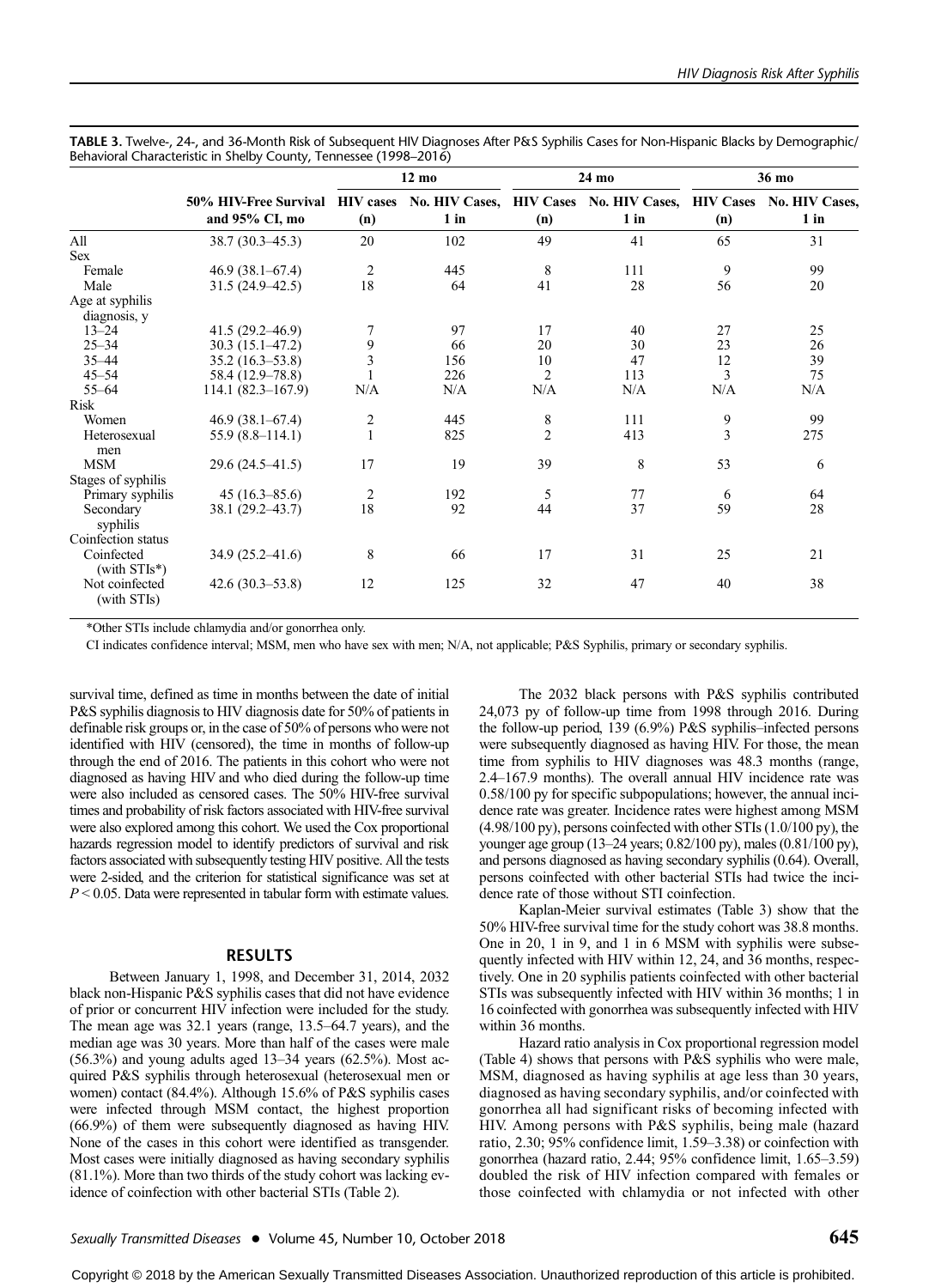|  |  |  | TABLE 4. Hazard Ratio for HIV Diagnosis Among Non-Hispanic       |
|--|--|--|------------------------------------------------------------------|
|  |  |  | Blacks With P&S Syphilis in Shelby County, Tennessee (1998–2016) |

| <b>Parameters</b>            | <b>Hazard Ratio</b> | 95% Hazard Ratio<br><b>Confidence Limits</b> |
|------------------------------|---------------------|----------------------------------------------|
| Sex                          |                     |                                              |
| Male                         | 2.32                | $1.59 - 3.38$                                |
|                              |                     |                                              |
| Female                       | 1.00                |                                              |
| <b>Risk</b>                  |                     |                                              |
| Heterosexual men             | 0.25                | $0.12 - 0.53$                                |
| MSM                          | 11.8                | $7.9 - 17.6$                                 |
| Women                        | 1.00                |                                              |
| Age at syphilis diagnoses, y |                     |                                              |
| $13 - 24$                    | 2.19                | $0.69 - 6.97$                                |
| $25 - 34$                    | 1.61                | $0.49 - 5.2$                                 |
| $35 - 44$                    | 1.16                | $0.35 - 3.84$                                |
| $45 - 54$                    | 0.99                | $0.27 - 3.6$                                 |
| $55 - 64$                    | 1.00                |                                              |
| Stages of syphilis           |                     |                                              |
| Secondary syphilis           | 1.87                | $1.11 - 3.15$                                |
| Primary syphilis             | 1.00                |                                              |
| Coinfection status           |                     |                                              |
| Coinfected (with STIs*)      | 1.78                | $1.25 - 2.52$                                |
| Not coinfected (with STIs)   | 1.00                |                                              |
| Coinfection with other STIs  |                     |                                              |
| Chlamydia coinfection        | 1.02                | $0.57 - 1.82$                                |
| Gonorrhea coinfection        | 2.44                | $1.65 - 3.59$                                |
| None (syphilis only)         | 1.00                |                                              |
|                              |                     |                                              |

\*Other STIs include chlamydia and/or gonorrhea only.

CL indicates confidence limit; MSM, men who have sex with men; P&S Syphilis, primary or secondary syphilis.

bacterial STIs. For a detailed description of each risk factor we analyzed and the hazard ratios associated, please refer to Table 4.

## **DISCUSSION**

This cohort study showed that among our population of southern non-Hispanic blacks with P&S syphilis, being MSM had the highest HIV incidence rate, the shortest HIV-free survival time, and the highest hazard ratio to be infected with HIV at any time point. Being male or coinfected with other bacterial STIs significantly increased the risk of subsequent HIV infection. Our analysis suggests that agencies can use their own STI surveillance data to identify high-risk HIV-negative patients and prioritize them for PrEP recruitment, making the best use of data to target an intervention to those at absolute greatest risk of quickly progressing to HIV infection.

The overall annual HIV incidence rate (0.81/100 py) among black men in Shelby County was lower than that found in similar studies in Florida  $(1.78/100 \text{ py})^{23}$  and NYC  $(4.7/100 \text{ py})$ ,<sup>14</sup> yet consistent with Vittinghoff et al.,<sup>24</sup> which showed that new HIV infections were highly concentrated among MSM. Although our rate (4.98/100 py) was slightly lower than that found in NYC (5.6/100 py), this measure was twice the overall estimate of HIV incidence rate  $(2.39/100 \text{ py})$  for MSM in the United States<sup>25</sup> and MSM with early syphilis in Washington State.<sup>14</sup> In addition, our analysis showed that the annual HIV incidence rate ratio between MSM and heterosexual patients in Shelby County (62.3) was more than 13 times that documented in NYC (4.63). Kaplan-Meier survival analysis estimates (Table 3) that 1 in 6 MSM diagnosed as having P&S syphilis subsequently acquired HIV within 36 months. Of the subsequently diagnosed HIV cases, 50% of MSM cases were diagnosed as having HIV almost 2 times faster (mean, 29.6 months) than 50% of heterosexual men diagnosed as having HIV (mean, 55.9 months).

In this cohort, the high incidence rate of subsequent HIV infection among those coinfected with other bacterial STIs clearly suggests ongoing sexual transmission risk for  $HIV<sup>24</sup>$  The annual HIV incidence rate among those coinfected with other bacterial STIs was more than double those not coinfected with other bacterial STIs. Kaplan-Meier survival analysis also estimates (Table 3) that 1 in 20 P&S syphilis patients coinfected with other bacterial STIs acquired HIV within 36 months compared with those 1 in 38 patients with syphilis only. Cox proportional regression model (Table 4) shows that being coinfected with gonorrhea yielded a significantly higher hazard ratio (2.44) than being coinfected with chlamydia (1.02); 1 in 16 coinfected with gonorrhea was subsequently infected with HIV within 36 months.

This cohort analysis has limitations. Persons diagnosed as having P&S syphilis before 1998 and patients who migrated into Shelby County were considered to be free from other bacterial STIs (chlamydia and/or gonorrhea) because of the lack of documentation of prior testing data in our electronic surveillance system. We may have underestimated the true HIV incidence rate when P&S syphilis patients did not have HIV tests conducted during the study period, and patients not reporting HIV diagnoses received outside Tennessee may not be captured in the Tennessee HIV registry. In addition, any missing reports of P&S syphilis in PRISM or unreported HIV cases may have also led to underestimating the true HIV incidence rate in this cohort. We may have overestimated the risk for HIV if the patients were coinfected with HIV at the time of syphilis diagnosis but did not test for HIV within 60 days of syphilis diagnosis. The assessment of the risk of infection with other bacterial STIs may have been underestimated among the cohort because of the underreported STIs or missed diagnoses of asymptomatic chlamydia and gonorrhea.26 During the follow-up period, we did not estimate the relationship between repeated syphilis infection and incident HIV infection.

This cohort analysis highlights the significance of HIV and other bacterial STI screening among P&S syphilis patients. The CDC recommends that all HIV-negative sexually active MSM and all persons who are seeking evaluation and treatment of STIs should be screened annually for HIV infection.<sup>27</sup> Given the range (2.4–167.9 months) from P&S syphilis to subsequent HIV diagnoses and considerable HIV risks that were measured, HIV-negative syphilis patients should perhaps be screened as often as every 3 to 6 months. Taking a comprehensive sexual history and routinely screening for bacterial STIs is also crucial for MSM. Providers diagnosing syphilis patients, especially MSM, sexually active females, or persons coinfected with other bacterial STIs regardless of sex should recommend using PrEP in combination with using condoms to effectively prevent HIV transmission. These estimates indicate the need for even more effective HIV prevention care efforts such as PrEP and frequent HIV testing among black men with P&S Syphilis and especially MSM coinfected with other bacterial STIs to reduce HIV transmission among this population.

#### **REFERENCES**

- 1. Centers for Disease Control and Prevention. HIVAmong African Americans. Available at: [https://www.cdc.gov/hiv/group/racialethnic/african](https://www.cdc.gov/hiv/group/racialethnic/africanamericans/index.html)[americans/index.html.](https://www.cdc.gov/hiv/group/racialethnic/africanamericans/index.html)
- 2. Hall HI, An Q, Hutchinson AB, et al. Estimating the lifetime risk of a diagnosis of the HIV infection in 33 states, 2004–2005. J Acquir Immune Defic Syndr 2008; 49:294–297.
- 3. CROI Press Release: Lifetime Risk of HIV Diagnosis 2016. Available at: [https://www.cdc.gov/nchhstp/newsroom/2016/croi-press-release-risk.html.](https://www.cdc.gov/nchhstp/newsroom/2016/croi-press-release-risk.html)
- 4. Chan GA, Johnson KL, Mosca NG, et al. Emerging regional and racial disparities in the lifetime risk of human immunodeficiency virus infection among men who have sex with men: A comparative life table